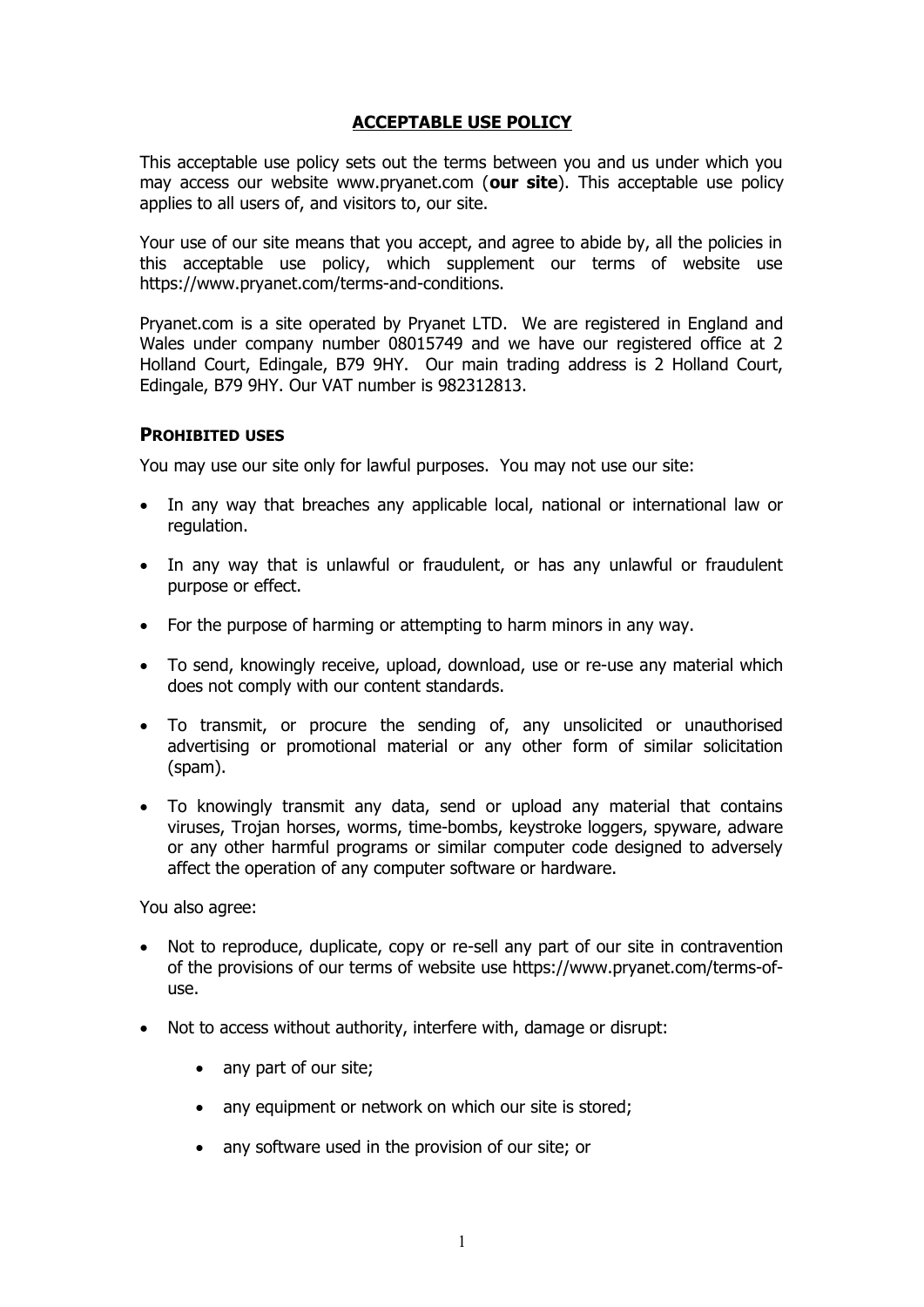· any equipment or network or software owned or used by any third party.

# **INTERACTIVE SERVICES**

We may from time to time provide interactive services on our site, including, without limitation:

· Blogs

Where we do provide any interactive service, we will provide clear information to you about the kind of service offered, if it is moderated and what form of moderation is used (including whether it is human or technical).

We will do our best to assess any possible risks for users (and in particular, for children) from third parties when they use any interactive service provided on our site, and we will decide in each case whether it is appropriate to use moderation of the relevant service (including what kind of moderation to use) in the light of those risks. However, we are under no obligation to oversee, monitor or moderate any interactive service we provide on our site, and we expressly exclude our liability for any loss or damage arising from the use of any interactive service by a user in contravention of our content standards, whether the service is moderated or not.

The use of any of our interactive services by a minor is subject to the consent of their parent or guardian. We advise parents who permit their children to use an interactive service that it is important that they communicate with their children about their safety online, as moderation is not foolproof. Minors who are using any interactive service should be made aware of the potential risks to them.

Where we do moderate an interactive service, we will normally provide you with a means of contacting the moderator, should a concern or difficulty arise.

### **CONTENT STANDARDS**

These content standards apply to any and all material which you contribute to our site (**contributions**), and to any interactive services associated with it.

You must comply with the spirit and the letter of the following standards. The standards apply to each part of any contribution as well as to its whole.

Contributions must:

- · Be accurate (where they state facts).
- Be genuinely held (where they state opinions).
- · Comply with applicable law in the UK and in any country from which they are posted.

Contributions must not: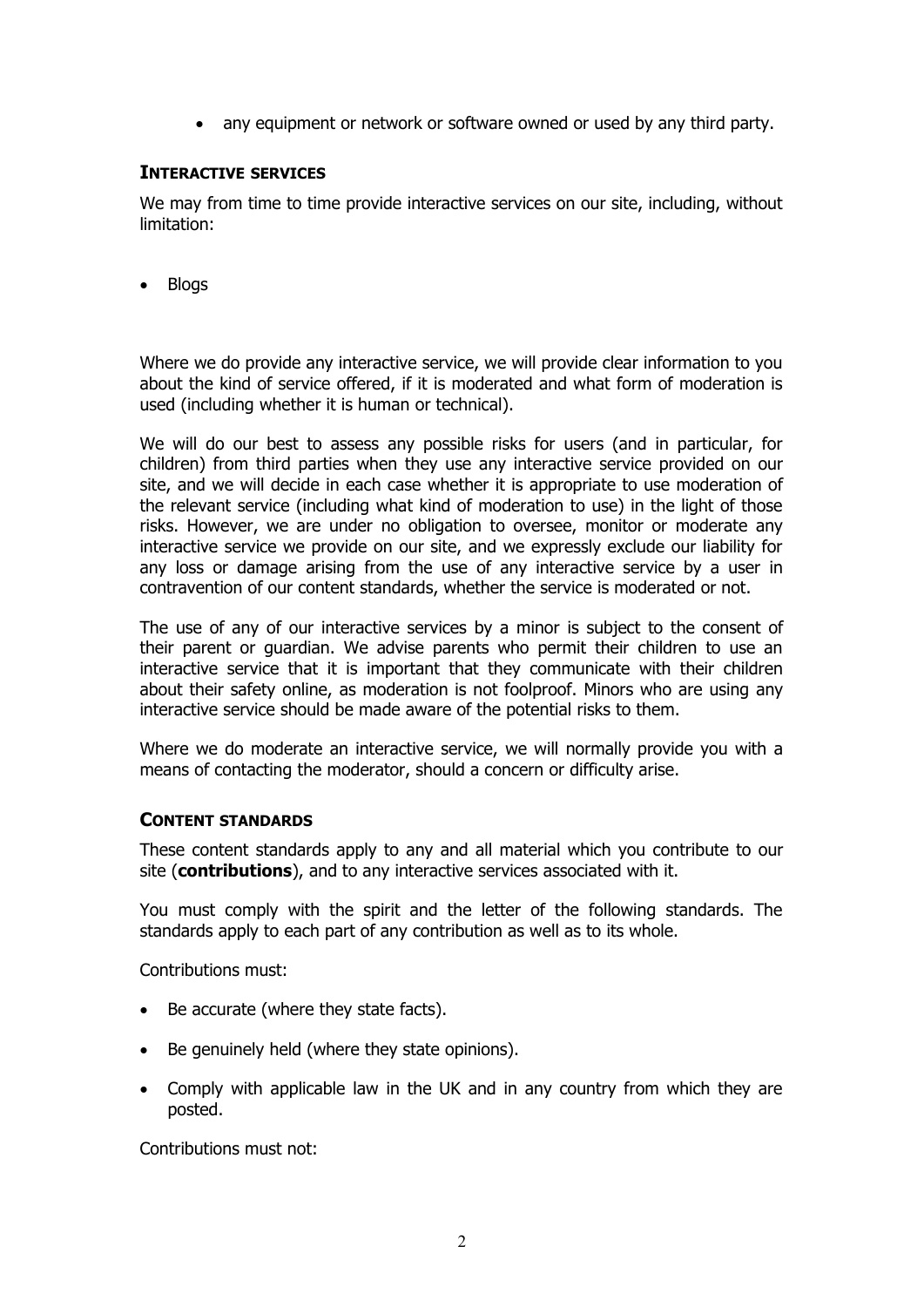- · Contain any material which is defamatory of any person.
- · Contain any material which is obscene, offensive, hateful or inflammatory.
- · Promote sexually explicit material.
- Promote violence.
- · Promote discrimination based on race, sex, religion, nationality, disability, sexual orientation or age.
- · Infringe any copyright, database right or trade mark of any other person.
- · Be likely to deceive any person.
- · Be made in breach of any legal duty owed to a third party, such as a contractual duty or a duty of confidence.
- · Promote any illegal activity.
- · Be threatening, abuse or invade another's privacy, or cause annoyance, inconvenience or needless anxiety.
- · Be likely to harass, upset, embarrass, alarm or annoy any other person.
- · Be used to impersonate any person, or to misrepresent your identity or affiliation with any person.
- · Give the impression that they emanate from us, if this is not the case.
- Advocate, promote or assist any unlawful act such as (by way of example only) copyright infringement or computer misuse.

### **SUSPENSION AND TERMINATION**

We will determine, in our discretion, whether there has been a breach of this acceptable use policy through your use of our site. When a breach of this policy has occurred, we may take such action as we deem appropriate.

Failure to comply with this acceptable use policy constitutes a material breach of the terms of use https://www.pryanet.com/terms-of-use upon which you are permitted to use our site, and may result in our taking all or any of the following actions:

- · Immediate, temporary or permanent withdrawal of your right to use our site.
- · Immediate, temporary or permanent removal of any posting or material uploaded by you to our site.
- · Issue of a warning to you.
- · Legal proceedings against you for reimbursement of all costs on an indemnity basis (including, but not limited to, reasonable administrative and legal costs) resulting from the breach.